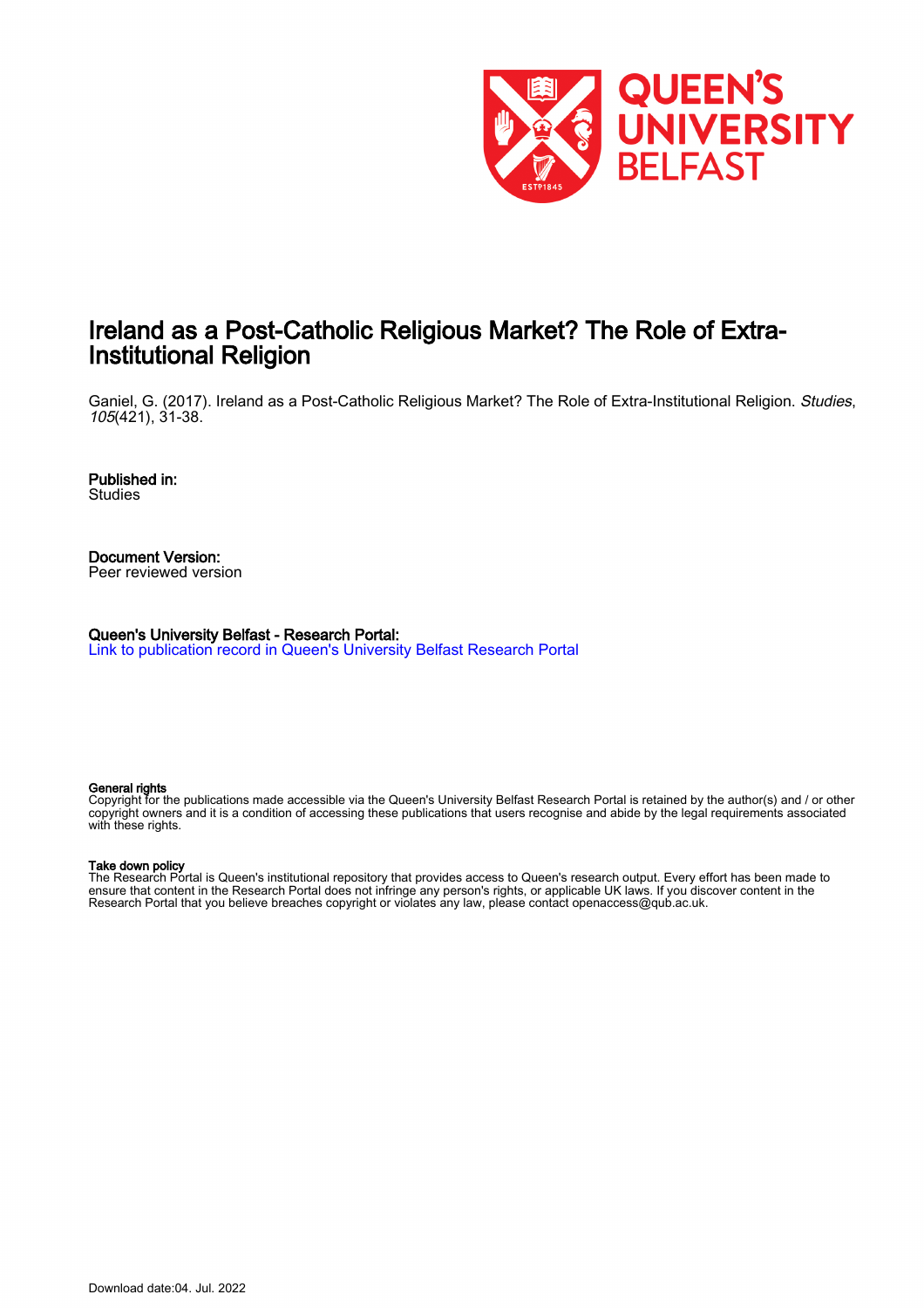# Ireland as a Post-Catholic Religious Market? The Role of Extra-Institutional Religion

# **Gladys Ganiel, Senator George J Mitchell Institute for Global Peace, Security and Justice, Queen's University, Belfast**

This paper will explore three claims that I make in my recently published book, *Transforming Post-*Catholic Ireland: Religious Practice in Late Modernity, on which it is based.<sup>i</sup> The three claims are that:

- we can characterize the island of Ireland as 'post-Catholic';
- we can describe the religious landscape on the island of Ireland as a 'market';
- the concept of 'extra-institutional religion' which I develop in the book can help us understand how religion is changing and evolving.

I did not intend to write a book about 'post-Catholic Ireland.' The research on which my book is based was part of an interdisciplinary Irish School of Ecumenics' research project, 'Visioning 21st Century Ecumenism: Diversity, Dialogue and Reconciliation'. Along with colleagues, I had identified a need for research about religious diversity on the island of Ireland, which had been made more obvious by increased immigration during the Celtic Tiger years in the Republic. I had also identified a need for research about what seemed to me, more than a decade after the Good Friday Agreement, to be an obvious lack of reconciliation between Christian churches, in Northern Ireland and the Republic. I wanted to study how people of faith at the grassroots were encountering both ethnic and religious diversity, what they thought about it, and what they were doing to create more harmonious relationships with those who are 'different'.

As a sociologist of religion, my task during the project was to carry out empirical work: surveys, interviews and observations. There were two 'Surveys of of 21<sup>st</sup> Century Faith' in 2009, the first of which canvassed 4,005 faith leaders. I strove for a universal sample of faith leaders on the island, and 4,005 was as many as my research assistant Thérèse Cullen could track down. 710 responded. The second was an open, online survey for laypeople, to which 910 responded. The indepth interviews and observations were carried out as part of eight case studies of 'expressions of faith' between 2009–11, including the Parish Pastoral Council of the Parish of Good Counsel in Ballyboden, Dublin; *Slí Eile/Magis* Ireland, a Jesuit young adult ministry; Abundant Life, a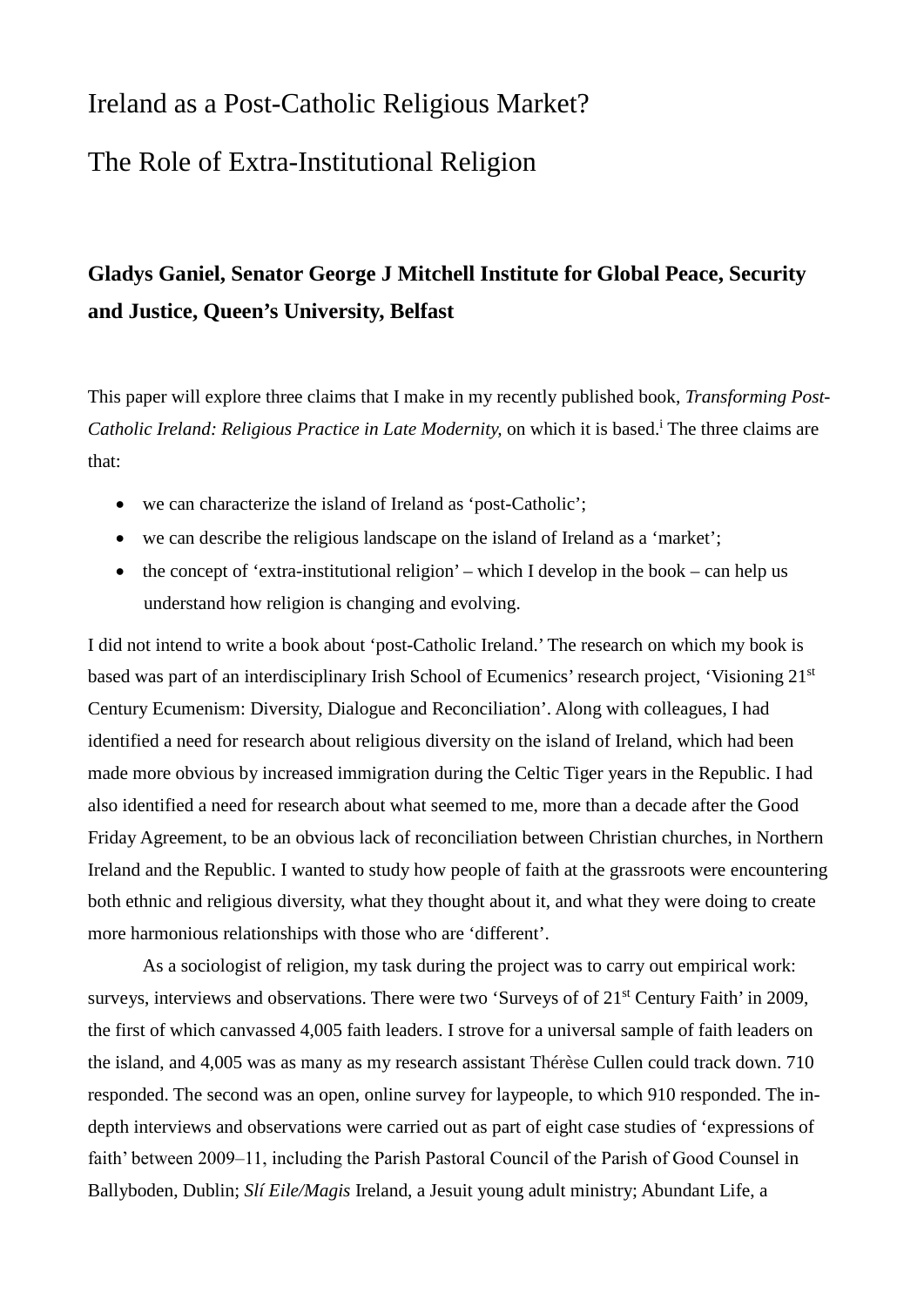Pentecostal congregation in Limerick; St Patrick's United Church, a combined Methodist and Presbyterian congregation in Waterford; Jesus Centre Dublin, a congregation of the Redeemed Christian Church of God; Holy Cross Benedictine Monastery in Rostrevor, Co. Down; the Fermanagh Churches Forum; and a sample of individuals from faith traditions other than Christianity. In total, 113 people were interviewed from across these eight cases, by me and by research assistants Richard Carson and Fred Vincent.

It was the empirical findings of the research that led to the development of my ideas about a post-Catholic Ireland, religious markets, and extra-institutional religion. It was impossible to ignore the long shadow that the seemingly steady demise of 'traditional' Irish Catholicism cast over the project. Unprompted, Irish converts to Pentecostalism spoke about the Irish Catholic Church. As did Protestants, north and south of the border. As did immigrants of various religions from all over the world. And, of course, Irish Catholics themselves. Some even used the term 'post-Catholic' to describe the island they now found themselves living on. It was clear to me that, as the people I spoke with live out their faith day-by-day, they are transforming the religious landscape. They are creating new religious spaces within a post-Catholic environment that is simultaneously undergoing secularization and religious diversification.

### **So why should we characterize the island of Ireland as post-Catholic?**

For me, post-Catholic is a descriptive, empirical concept rather than an epochal one – I am not saying that Ireland was once Catholic, and now it is not. Rather, a dominant, traditional form of Irish Catholicism is being displaced. This is the Catholicism that was a defining characteristic of Irish national identity, that had a 'monopoly' on the Irish religious market (at least in the Republic and among the minority Catholic community in Northern Ireland), had a strong relationship with state power, elevated the status of the cleric to extraordinary high levels, and emphasized the evils of sexual sin. Even if Ireland has largely moved beyond this form of Catholicism, the Catholic Church continues to loom large over the whole island. It retains some social and cultural privileges vis-à-vis other expressions of Christianity, other religions, and secularism/atheism. But a post-Catholic Ireland involves *a shift in consciousness* in which the Catholic Church, as an institution, is no longer held in high esteem by most of the population and can no longer expect to exert a monopoly influence in social and political life. People from a variety of religions, including Catholicism, now often define their faith in opposition or contrast to Catholicism.

Those familiar with the work of Jürgen Habermas will recognize that my use of the term post-Catholic is similar to his use of the term post-secular when he writes about Europe. For Habermas, post-secular involves a shift in consciousness in the way Europeans think about the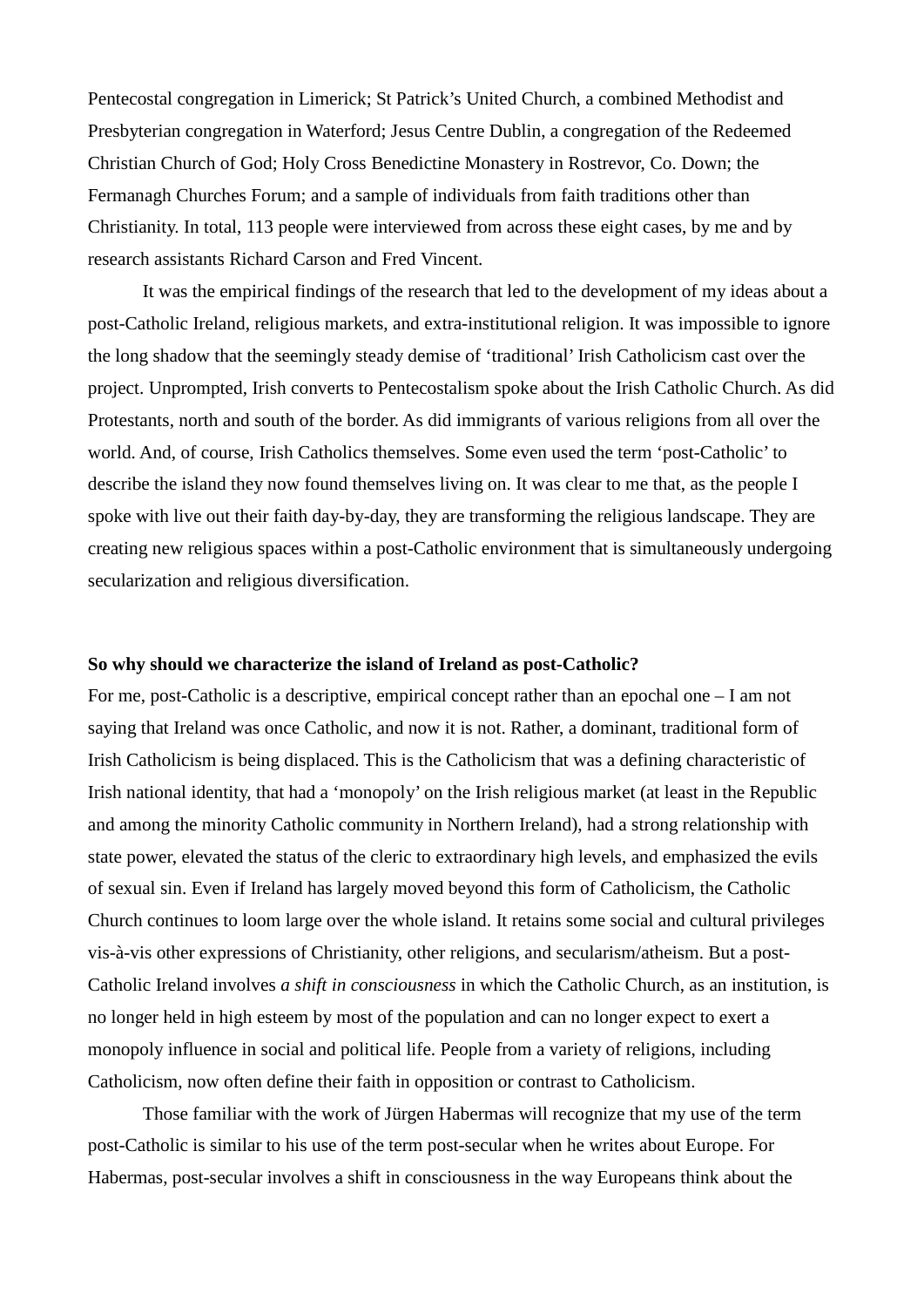public role of religion. I think it is analytically useful to characterize the island as post-Catholic because it captures something of the momentousness and drama of the religious change that has occurred. Who now speaks of 'holy, Catholic Ireland' as anything but a period in this island's history? In a post-Catholic Ireland, Catholicism remains – but no longer commands a monopoly.

### **Why should we describe the religious landscape as a market?**

Even before the identification of a 'post-secular' Europe<sup>ii</sup>, the island of Ireland was an interesting counter-narrative to the continent's secularization story. In the Republic, there were some similarities with other majority Catholic countries like Poland, which tended to retain higher church attendance rates than northern Protestant countries. In Northern Ireland, both Catholics and Protestants retained high attendance rates—remaining among the most enthusiastic church-goers in Europe—but many observers dismissed this as a social practice that simply maintained opposing ethno-national identities: religion was an 'ethnic marker' reinforced by abnormal levels of religious practice.iii When conflict subsided, it was predicted, so would religion.

But both the empirical and theoretical claims of secularization have been challenged so much that at the very least, few scholars now claim that secularization processes are as straightforward as once thought. A significant body of work in the sociology of religion links the revitalization of religion to the development of religious 'markets' in various national contexts.<sup>iv</sup> Market-led Rational Choice Theories (RCT) of religion developed in part to counter the oncedominant secularization thesis, in particular to explain why the 'modern' United States was not following the path of secularization that seemed apparent in the 'modern' democracies of Europe. RCT assumes that religious activity increases where there is a large *supply* of religion—more options to choose from—and decreases where there is not much choice.

So rational choice theorists have long argued that the monopolistic religions of Europe actually have stifled religious vitality.<sup> $v$ </sup> For them, the churches of Europe—well-endowed by the state and therefore too 'lazy' to compete for adherents—withered away. In the United States, with its early and strict separation of church and state, religious groups (some writers even call them religious 'firms') were forced to compete for adherents in a crowded religious market. Stark and Iannaccone used nineteenth century Ireland to demonstrate their argument about the lacklustre performance of religious monopolies, claiming that less than one-third of the population attended Mass in 1840. Mass attendance only rose after the famine and, for the authors, reflected the linking of Catholicism with Irish nationalism, not the vitality of monopoly Catholicism itself. RCT has been criticized for being too specific to the United States, and as 'ahistorical', with José Casanova arguing that a better approach is to 'look less at levels of modernization or at persistent monopolies,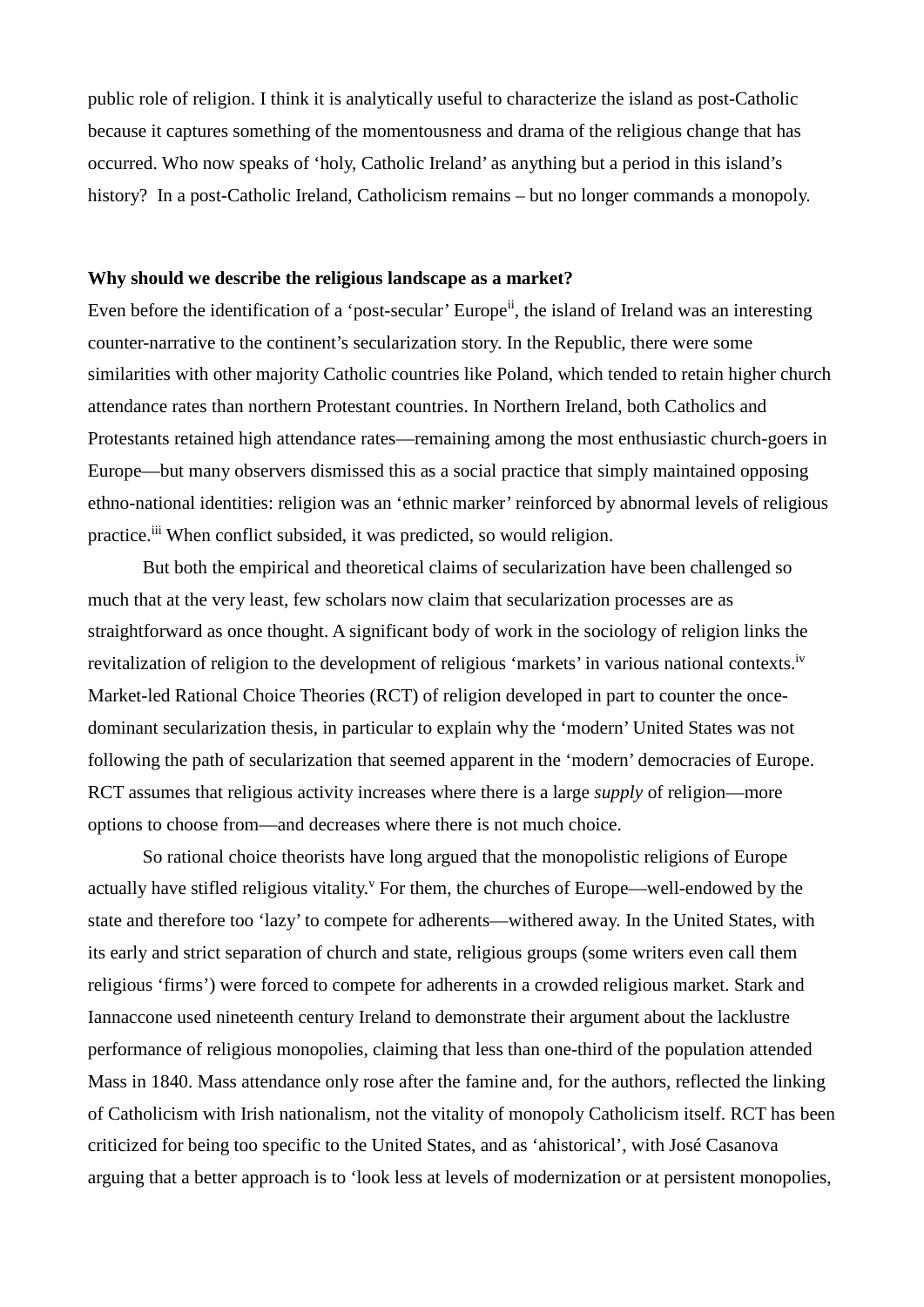which explain very little, and more at historical patterns of relations between Church, state, nation, and civil society'.<sup>vi</sup> It is these patterns that better explain variations within Europe, and between Europe and the United States.

I agree with Casanova that historical patterns are crucial. But I think that, as a descriptive term, 'market' aptly captures the evolving religious situation on the island of Ireland. Like other European states where the inevitability of secularization has been questioned, Ireland is developing a 'mixed' religious market. In these religious markets, historic state religions persist in varied forms and new religious actors emerge as more dynamic than the historic state churches. At the same time, those previous monopoly religions retain some cultural, social and political privileges, such as greater recognition or legitimacy than other expressions of faith.

In sum, conceptualizing the religious landscape of the island as a market gives us a better lens for explaining *religious persistence in all its diverse forms.* 

### **What is extra-institutional religion? How does it help us understand religious change?**

The 'Transforming' part of the title of my book has to do with how I define my concept of 'extrainstitutional religion'. I define this as new religious spaces that are being created (or discovered) within Ireland's post-Catholic environment. These are spaces where people use various methods and strategies to keep their faith alive, *outside or in addition to the institutional Catholic Church.* The term extra-institutional is meant to capture how people's experiences and practices are so often described not only as outside or in addition to the Catholic Church (extra), but also in the Irish Catholic Church's own terms (institutional).

I make three arguments about extra-institutional religion in my book:

1) Ireland's religious market is increasingly diverse and, within it, extra-institutional religion can theoretically take on a dynamic role by prompting personal transformation and by creating spaces on the margins of the market where people work together for religious, social and political transformation. The case studies uncovered plentiful empirical evidence of personal transformation – although evidence for wider transformations was not widespread.

2) The concept of extra-institutional religion provides a counter-balance to some prevailing theories in which the 'reflexive', modern religious person is seen as constructing a 'God of one's own', quite unmoored from traditional religious institutions.<sup>vii</sup> While extra-institutional religion in part depends upon the individualization of religion, it also depends on those individuals maintaining some relationship with institutionalized religion, making it more 'solid' than other forms of more freefloating modern religion.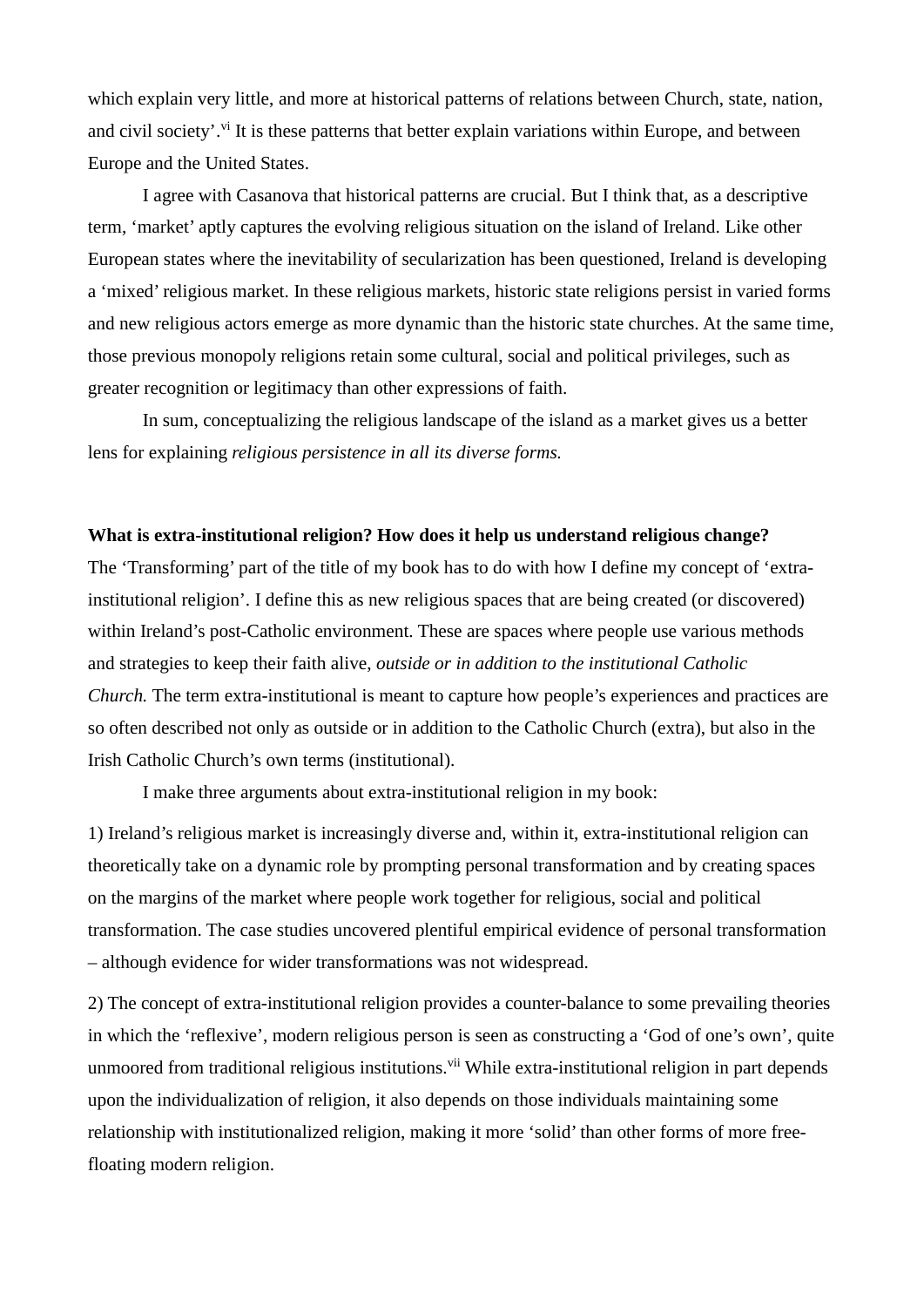3) The practice of extra-institutional religion has the potential to contribute to reconciliation on the island of Ireland, more so than other expressions of religion such as the island's traditional Christian denominations. From a theoretical perspective, extra-institutional religion enjoys certain advantages not available to 'institutional' forms of religions like denominations, which may be constrained by committees, creeds, and time-worn ways of doing things. People practising extra-institutional religion can take risks. And as we have seen from the examples of Christian peacemakers during the Troubles, who almost always acted *on the margins of the institutional churches,* risk-taking is what is required on the road to reconciliation on this island.

I will illustrate these arguments with some examples. I interviewed 'Michael and Ellen, an Evangelical Couple from Belfast', as part of the case study of people who have some involvement with Holy Cross Monastery in Rostrevor. Michael and Ellen's religious practices illustrate extrainstitutional religion, in that almost all of their ecumenical—for lack of a better word, with apologies to Ellen [who was adamant that she is not ecumenical]—activities have taken place in spaces perceived as outside of the strict control of the institutional churches. Fitzroy Presbyterian could be considered one such extra-institutional space, as it has been considered an unusual congregation within the Presbyterian Church in Ireland. Its model of a fellowship group with a Catholic institution [Clonard Monastery], and its explicit 'peace' vocation, have not been enthusiastically adopted by many other Presbyterian congregations. For example, the Presbyterian Church's Peacemaking programme recommended that all congregations have 'peace agents', but a majority of congregations did not take this up. Likewise, Holy Cross could be considered an extrainstitutional space, because it has become a haven both for Catholics disillusioned with the institutional church, and people from various Christian traditions who are attracted by its ecumenical and reconciliatory vocation.

Although I argue that the marginal position of extra-institutional religion puts it in a good position to contribute to change, Ellen had doubts about this herself. She was very conscious of an 'anti-institutionalism' in her approach, as she explained in a story about attending an 'ecumenical conference':

'I even had it out with [Fr] Gerry Reynolds [from Clonard Monastery], who's a saint. But . . . he was just doing his usual of assuming that everybody in the room . . . were all ecumenical. And I'm sitting there going, "I beg your pardon, and what does that mean?" He said . . . "that we were all one in Christ, and that these people who took a non-sacramental and non-institutional, non-structural view of the faith, were just a kind of irrelevant minority". And I was sitting there going, "what, what, what?" I do love him . . . and we always laugh . . . but we had it out again in October over this stuff. He was trying to tell me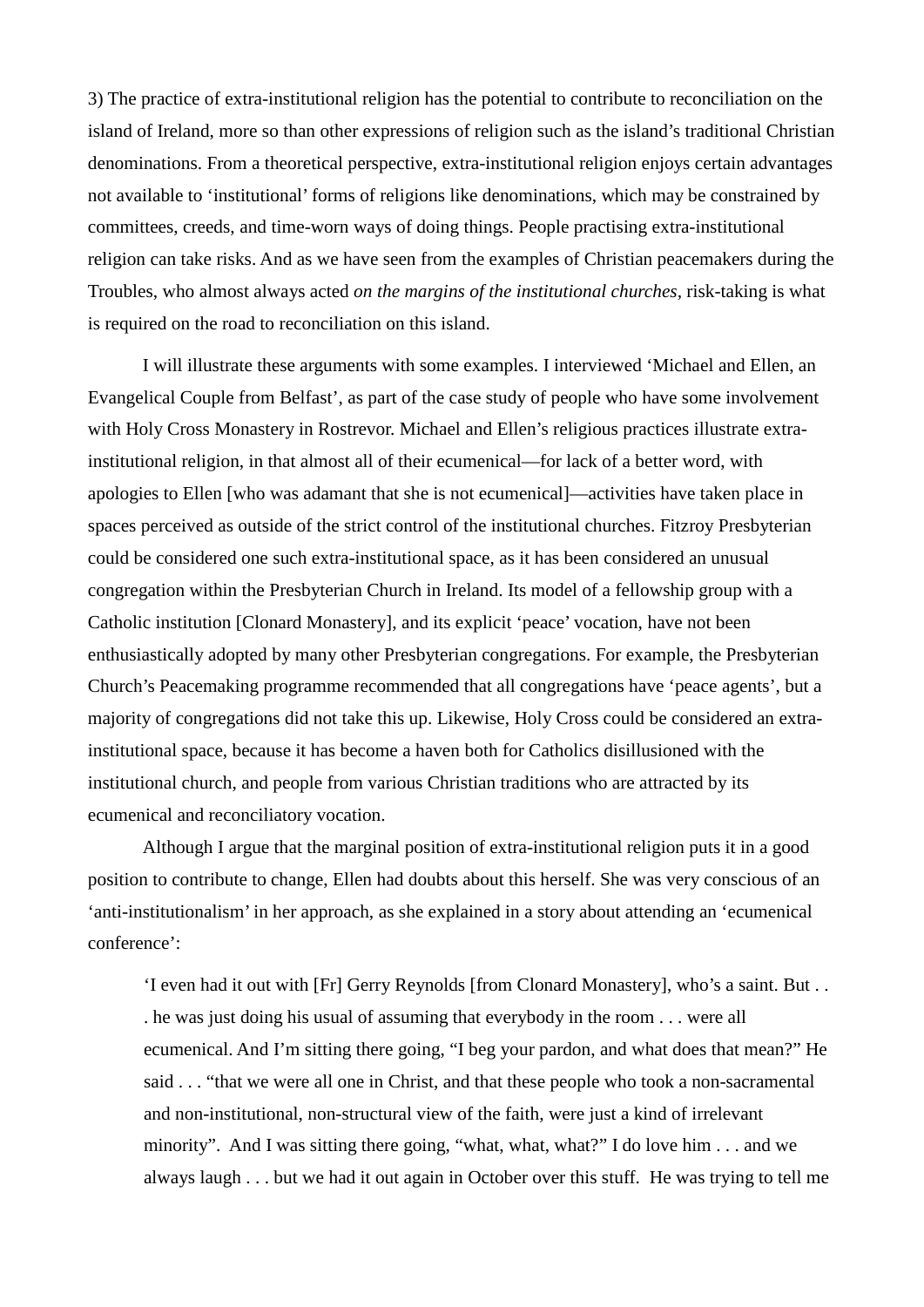again that we need institutions to do this, that and the other, and we need priests and what not. I'm going, "no, no, no"'. I asked Ellen if that meant she wanted 'to smash the institutions' and she replied, 'yeah, I think so', before saying that her approach was probably 'inadequate' in 'the wider scheme of things' but that on 'my little individual level . . . it has served me well in terms of what it has enabled me to do and the risks it has enabled me to take'.<sup>viii</sup>

That is a fair summary of how Michael and Ellen, like many others throughout the island, have found extra-institutional spaces where they feel safe enough and free enough to experience healing, reconciliation, and a type of Christian unity.

Ellen is right to recognize that the transformation she has seen has been primarily individual and small-scale. There is limited empirical evidence for extra-institutional religion contributing to wider social, political or religious transformation. Some limited examples of transformation are provided in my book: the way congregations like Abundant Life, St Patrick's, and Jesus Centre are facilitating immigrants' integration into wider society; or the ways the Rostrevor Benedictines have inspired grassroots ecumenical projects outside the walls of their monastery.

The traditional institutional churches are more often than not tainted by the island's religiously-divided and sectarian past, the churches' perceived failure to act during the Troubles, and the failure to adequately deal with abuse within religious institutions. Extra-institutional expressions of religion are not burdened with that baggage, have more freedom to critique religious institutions, and have more flexibility to form networks with like-minded religious and secular groups to respond quickly to pressing issues and needs.

Extra-institutional religion is not just an interesting sociological development on the fringes of the island of Ireland's religious market. Rather, it is a development that potentially holds the seeds for a wider religious, social and political transformation. Although such an outcome is by no means predetermined, such a transformation could make post-Catholic Ireland a place where religious diversity is celebrated as a gift, rather than seen as a burden to be endured.

### **SeSecSecurity and Justice, Queen's University Belfast.**

i The paper was originally delivered at the International Interdisciplinary Conference, 'The Role of Church in a Pluralist Society: Good Riddance or Good Influence?', June 24-26, 2016, Loyola Institute, Trinity College Dublin, on 22 June 2016. This is a slightly edited version. It relies n text and quotations from *Transforming Post-Catholic Ireland: Religious Practice in Late Modernity* (Oxford University Press, 2016), which are reproduced with permission for publication and oral communication by the publishers.

ii Jürgen Habermas, 'Religion in the public sphere'. Address given on receipt of the 2005 Holberg Prize. Available at [<http://www.holbergprisen.no/images/materiell/2005\\_symposium\\_habermas.pdf#nameddest=habermas>](http://www.holbergprisen.no/images/materiell/2005_symposium_habermas.pdf%23nameddest=habermas), accessed 28 March 2015.

iii John McGarry and Brendan O'Leary, *Explaining Northern Ireland: Broken Images* (Oxford: Blackwell, 1995).

iv Rodney Stark and William Sims Bainbridge, *A Theory of Religion* (New York: Peter Lang, 1987); Roger Finke and Rodney Stark, *The Churching of America, 1776-1990: Winners and Losers in Our Religious Economy* (New